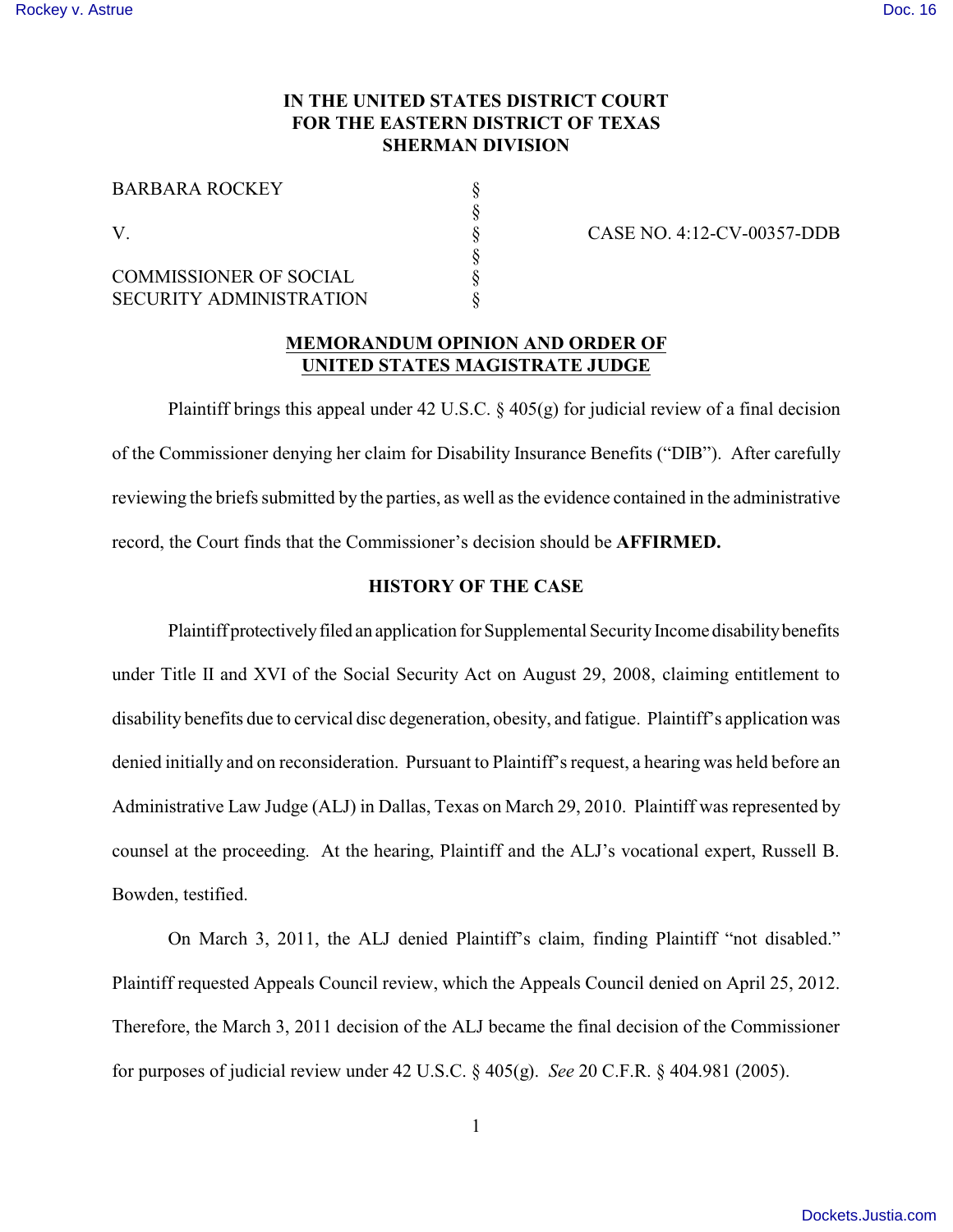#### **ADMINISTRATIVE LAW JUDGE'S FINDINGS**

After considering the record, the ALJ made the prescribed sequential evaluation. The ALJ

made the following findings:

- 1. The claimant meets the insured status requirements of the Social Security Act through March 31, 2009.
- 2. The claimant has not engaged in substantial gainful activity since December 20, 2006, the alleged onset date (20 C.F.R. 404.1571, *et seq.* and 416.971, *et seq.).*
- 3. The claimant has the following severe impairments: cervical disc degeneration, obesity, and fatigue [20.C.F.R. 404.1520(c) and 416.920(c)].
- 4. The claimant does not have impairment or combination of impairments that meets or medically equals one of the listed impairments in 20 C.F.R. Part 404, Subpart P, Appendix 1 [20 C.F.R. 404.1520(d), 404.1525, 404.1526, 416.920(d), 416.925 and 416.926].
- 5. The claimant has the residual functional capacity to perform light work (lift up to 20 pounds occasionally, and 10 pounds frequently). She can stand and/or walk for about 2 hours in an 8 hour workday, but sit for at least 6 hours in an 8 hour workday. She is not limited to pushing and/or pulling with her upper and lower extremities. She has no postural, manipulative, visual, communicative, or environmental limitations.
- 6. The claimant is able to perform any past relevant work [20 C.F.R. 404.1565 and 416.965].
- 7. The claimant has not been under a disability, as defined in the Social Security Act, from December 20, 2006, through the date of this decision  $[20 \text{ C.F.R. } 404.1520(g)]$ and  $416.920(g)$ ].

(Tr. 8-16).

## **STANDARD OF REVIEW**

Judicial review of the Commissioner's final decision of no disability is limited to two

inquiries: whether the decision is supported by substantial evidence in the record, and whether the

proper legal standards were used in evaluating the evidence. *Greenspan v. Shalala*, 38 F.3d 232, 236

(5th Cir. 1994). If supported by substantial evidence, the Commissioner's findings are conclusive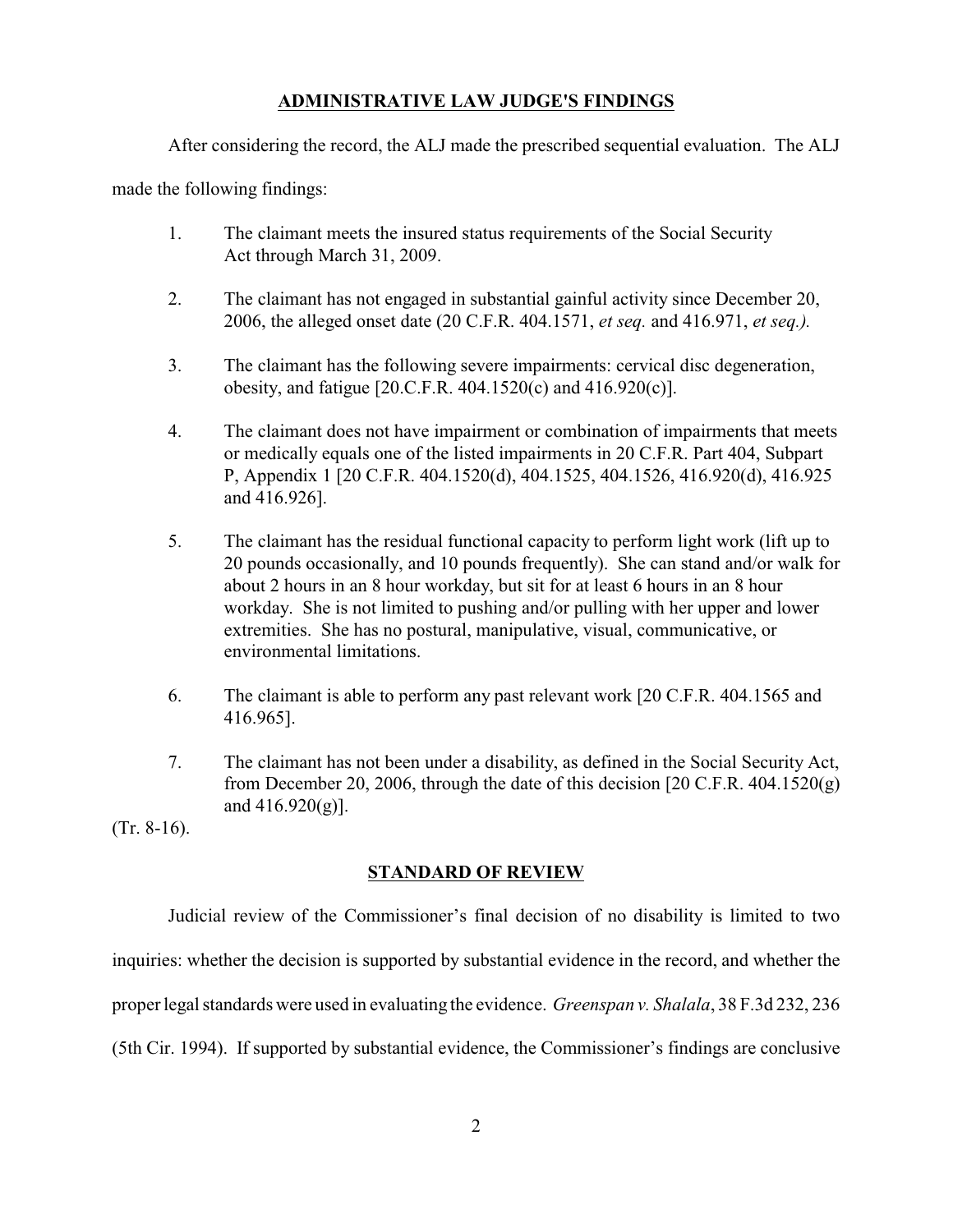and must be affirmed. *Richardson v. Perales*, 402 U.S. 389, 390 (1971). Substantial evidence is more than a scintilla, less than a preponderance, and is such relevant evidence as a reasonable mind might accept as adequate to support a conclusion. *Id.* at 401. The Court may not reweigh the evidence in the record, try the issues *de novo*, or substitute its judgment for that of the Commissioner. *Bowling v. Shalala*, 36 F.3d 431, 434 (5th Cir. 1995). A finding of no substantial evidence is appropriate only if no credible evidentiary choices or medical findings exist to support the decision. *Johnson v. Bowen*, 864 F.2d 340, 343-44 (5th Cir. 1988). The Court is not to substitute its judgment for that of the Commissioner, and reversal is permitted only "where there is a conspicuous absence of credible choices or no contrary medical evidence." *Hames v. Heckler*, 707 F.2d 162, 164 (5th Cir. 1983).

The legal standard for determining disability under Titles II and XVI of the Act is whether the claimant is unable to perform substantial gainful activity for at least twelve months because of a medically determinable impairment. 42 U.S.C. §§ 423(d), 1382c(a)(3)(A); *see also Cook v. Heckler*, 750 F.2d 391, 393 (5th Cir. 1985). In determining a capability to perform "substantial gainful activity," a five-step "sequential evaluation" is used, as described below.

#### **SEQUENTIAL EVALUATION PROCESS**

Pursuant to the statutory provisions governing disability determinations, the Commissioner has promulgated regulations that establish a five-step process to determine whether a claimant suffers from a disability. 20 C.F.R. § 404.1520 (1987). First, a claimant who, at the time of his disability claim, is engaged in substantial gainful employment is not disabled. 20 C.F.R. § 404.1520(b) (1987). Second, the claimant is not disabled if his alleged impairment is not severe, without consideration of his residual functional capacity, age, education, or work experience. 20 C.F.R. § 404.1520(c) (1987). Third, if the alleged impairment is severe, the claimant is considered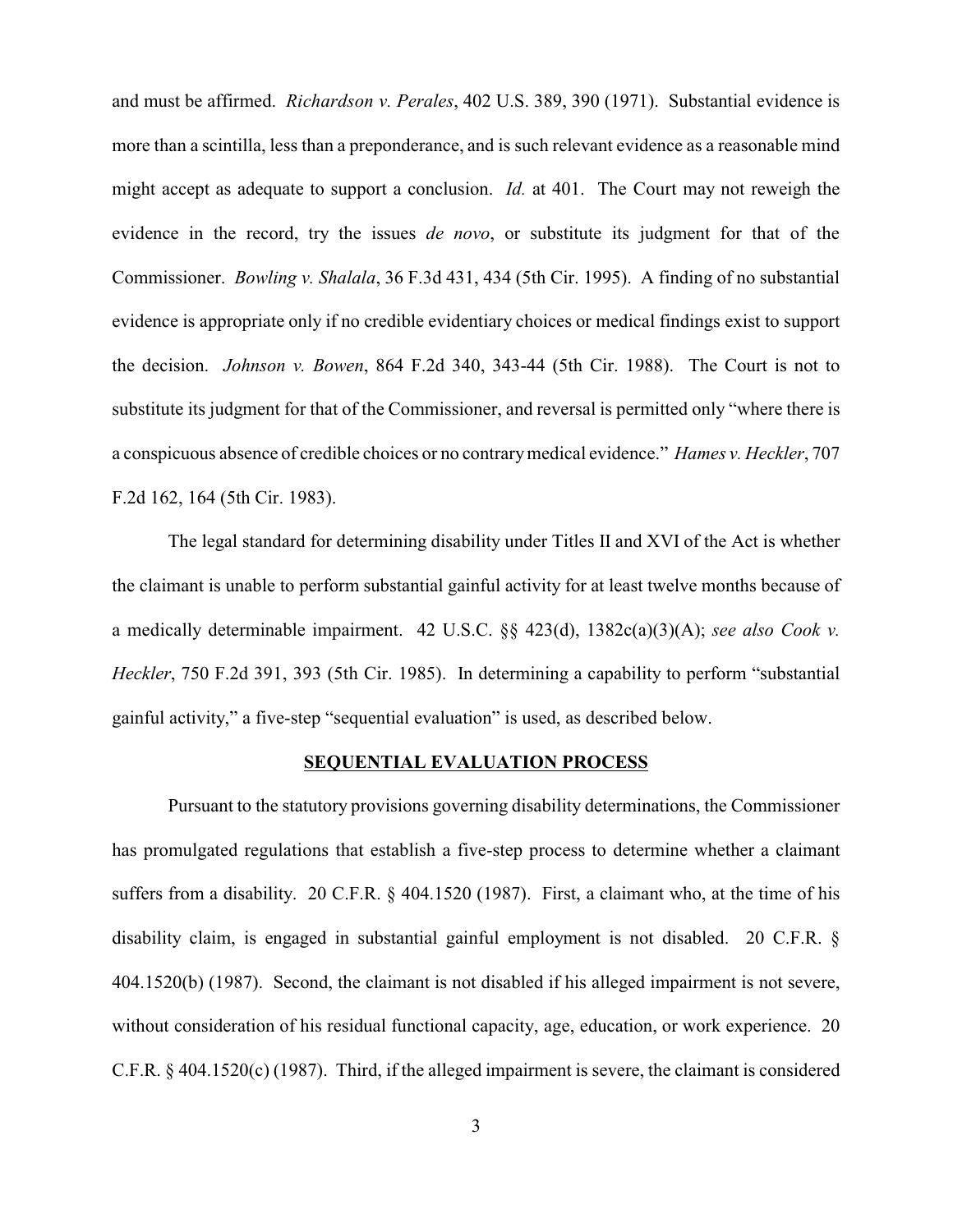disabled if his impairment corresponds to an impairment described in 20 C.F.R., Subpart P, Appendix 1 (1987). 20 C.F.R. § 404.1520(d) (1987). Fourth, a claimant with a severe impairment that does not correspond to a listed impairment is not considered to be disabled if he is capable of performing his past work. 20 C.F.R. § 404.1520(e) (1987).

At the fifth step, it must be determined whether claimant could perform some work in the national economy. A claimant who cannot return to his past work is not disabled if he has the residual functional capacity to engage in work available in the national economy. 20 C.F.R. § 404.1529(f) (1987); 42 U.S.C. § 1382(a).

At this juncture, the burden shifts to the Commissioner to show that there are jobs existing in the national economy which Plaintiff can perform, consistent with his medically determinable impairments, functional limitations, age, education, and work experience. *See Bowen v. Yuckert*, 482 U.S. 137 (1987). Once the Commissioner finds that jobs in the national economy are available to the claimant, the burden of proof shifts back to the claimant to rebut this finding. *See Selders v. Sullivan*, 914 F.2d 614, 618 (5th Cir. 1990).

In this case, a determination was made at the fourth step.

#### **ANALYSIS**

Plaintiff's first point of error is that the ALJ failed to find that her lumbar degenerative disc disease was severe at step two of his analysis. The ALJ did reference Plaintiff's back complaints. He notes that Dr. Herrerra saw Plaintiff several times and noted her spine was normal; she complained of a backache. There were no specific discussions by the doctor as to back problems. The ALJ noted that the records indicated a normal gait, and a straight leg raising test was negative with impression of low back pain with a history of L2 fracture. The ALJ noted that the MRI of the lumbar spine indicated 60% chronic compression fracture, with associated lumbar canal stenosis at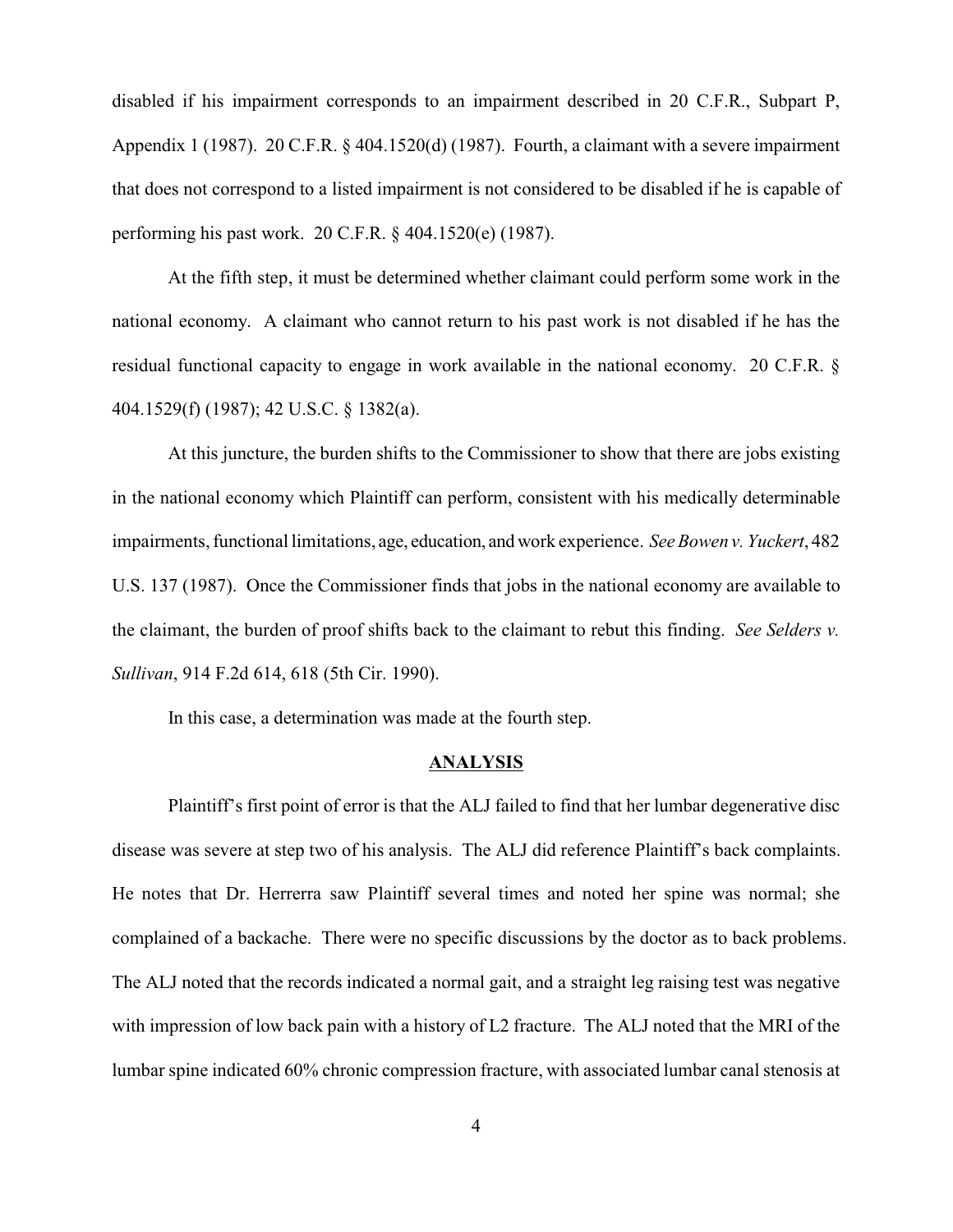L1-2 and L2-3 as well as right foraminal narrowing at the L2-3 level.

The ALJ discussed Plaintiff's back condition at length. The ALJ's failure to make a severity finding at step two is not a basis for remand where the ALJ proceeds to later steps of his five-step analysis*. See Adams v. Bowen*, 833 F.2d 509, 512 (5th Cir. 1987). Here, the ALJ questioned Plaintiff about her back. She reported no surgeries, and no physical therapy (Tr. 28). Her lawyer also questioned her about her back complaints. The ALJ did not explicitly find that her lumbar problem was not severe, and, because the ALJ discussed the symptom in formulating her RFC, the Court must infer that the ALJ found her low back problem to be severe. *Reyes v. Sullivan*, 915 F.2d 151, 154 (5th Cir. 1990).

Next, Plaintiff complains that the ALJ's step-three findings are not supported by substantial evidence. Plaintiff complains that the ALJ does not provide any explanation as to how her symptoms fail to qualify as a listing. Although Plaintiff states that she met the listing as to cervical and degenerative disc disease, she does not show how she met a particular listing. At best, her characterizations are generic. Plaintiff fails to demonstrate how her symptoms met or equaled a listed impairment. The burden is on Plaintiff to do so*. See Selders v. Sullivan*, 914 F.2d 614, 619 (5th Cir. 1990).

Pursuant to the holding in *Audler,* in a case in which the ALJ's step-three determination is at issue, the reviewing court must (1) determine whether the ALJ supported the step-three determination with a discussion of the relevant evidence, and, if he failed to do so, (2) determine whether the ALJ's error was harmless. *Audler v. Astrue,* 501 F.3d 446, 448-49 (5th Cir. 2007). Error is regarded as "harmless" when it does not compromise the ALJ's ultimate conclusion. *Morris v. Bowen*, 864 F.2d 333 at 335 (5th Cir. 1988). If the evidence suggests that the claimant's impairments meet the requirements of a listing, the ALJ's failure to provide the basis for his step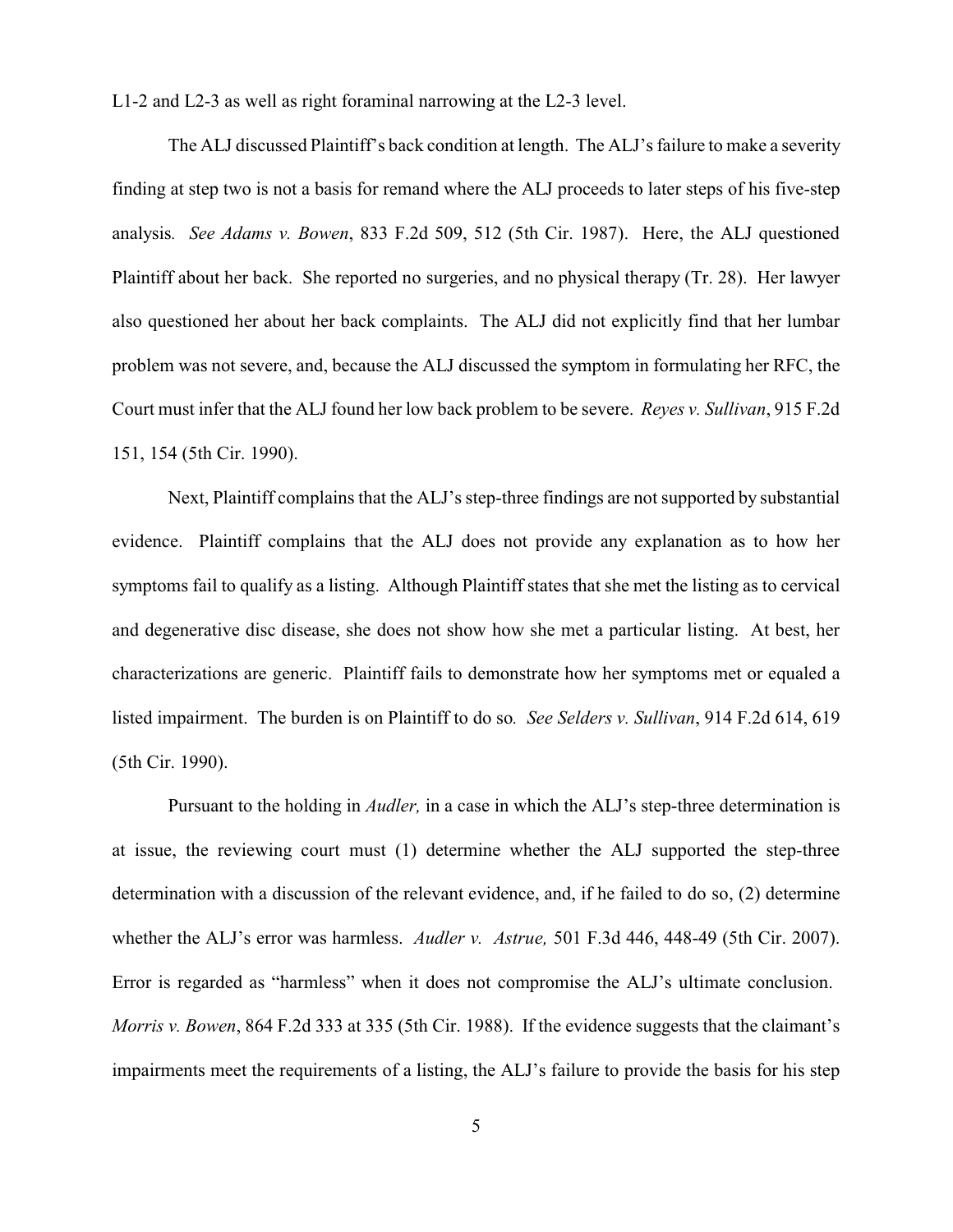three decision is error that requires remand. *Audler,* 501 F.3d at 449.

In this case, the Court finds that lack of discussion as to a specific listing was harmless. Plaintiff has not demonstrated evidence of nerve root compression, sensory loss, motor loss or positive straight leg raising which would have to be shown with degenerative disc disease to meet the Listing 1.04. The ALJ observes that the medical records produced noted that her spine was normal without deformity or tenderness. On March 26, 2009, Plaintiff reported no problems. In September 2009, Dr. Hernandez noted that her spine was normal without deformity, tenderness, or CVA tenderness. She was to follow up in December but cancelled her appointment. When she saw Dr. Burt in February 2010, other than some decreased range of motion of the L-Spine, all other exams were essentially normal as to gait, straight leg raising, Romberg, coordination, as well as reported 5/5 strength in all muscle groups. The ALJ cited this record in his decision. Considering the records as a whole, any error in failure to specifically discuss Plaintiff's back condition or cervical condition at step three was harmless and does not justify a remand.

Plaintiff's last point of error is that the ALJ erred in rejecting Dr. Hernandez's opinions which resulted in a RFC assessment not supported by the substantial evidence in the record. The ALJ found that Plaintiff was capable of performing light work. Dr. Hernandez completed a form which limited Plaintiff to five pounds and occasionally up to ten pounds, noting she could sit for less than four hours per workday, and occasionally use her arms and legs for pulling or pushing as well as occasionally use her hands for fine manipulation. In effect, the ALJ rejected this form which contained the assessment by Dr. Hernandez. The form is a check and fill-in-the-blank form frequently submitted in these cases by counsel.

The ALJ gave several reasons for rejection. First, the conclusions did not meet the requirement of SSR 92-2p. As the ALJ noted, he did not give controlling weight to Dr. Hernandez's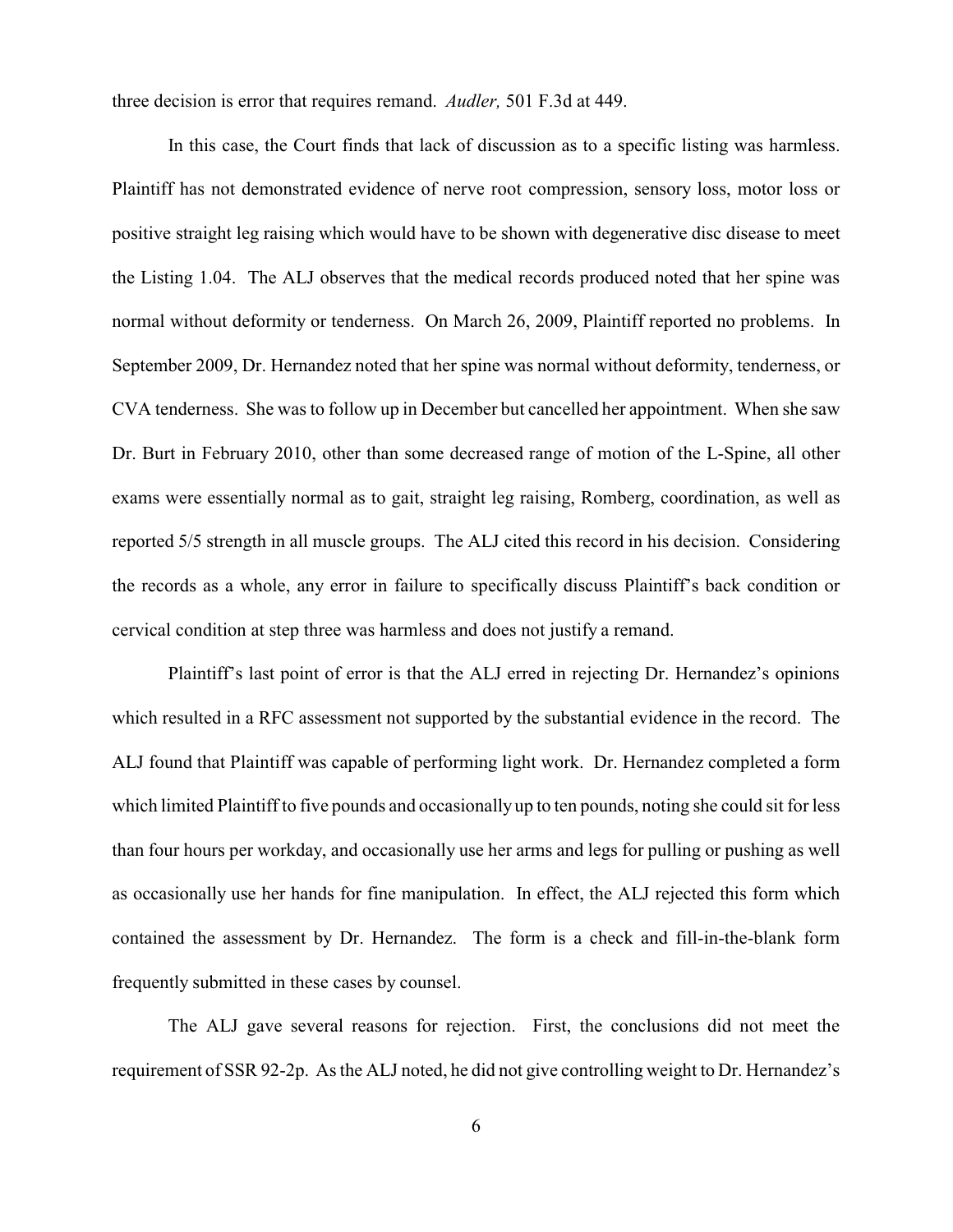form since the form was not backed up by sufficient progress notes or other objective evidence. Moreover, as the ALJ noted, matters related to a RFC are reserved to the Commissioner. 20 C.F.R. § 404.1527.

On April 21, 2009, Dr. Hernandez reports that the patient is having no problems. The same comment is made on October 27, 2008. Her June 2008 visit reports she is doing well. The same comments are reported in March 2008. Her visit of December 2007 does include notations of severe back pain, but there are no restrictions put on the patient. Although there are a couple of visits that refer to her back pain all through the summer of 2007, she is reported to be doing well with no problems. From July 2006 until sometime in 2007, she cancelled several appointments. In July 2006, she reports back pain, but Dr. Hernandez notes that her activity tolerance is essentially normal. At the same time, she is advised to resume normal activities. One constant theme throughout the medical records is her physician's admonishment to exercise. In January 2006, she is reported to have no problems. *See generally* TR 288-322. Although a few of these records predate her eligibility period, they are indicative of her condition throughout the period of consideration.

The real issue in this case is what credit should be given to a check-box form. Although Plaintiff had a long term relationship with the doctor, her treatment notes do not reflect the limitations he put on her when asked by counsel. Although by itself a check-box form might be weak evidence, the form can take on greater significance when supported by the medical records. *See Mason v. Shalala*, 994 F.2d 1058,1065 (3d Cir. 1993); *Johnson v. Apfel*, 189 F.3d 561,564 (7th Cir. 1999). When form reports are unaccompanied by thorough written reports, their reliability is suspect. *See Mason*, 994 F.2d at 1065. Even though the opinion and diagnosis of a treating physician should be afforded considerable weight in determining disability, the ALJ has sole responsibility for determining a claimant's disability status. The ALJ is free to reject the opinion of